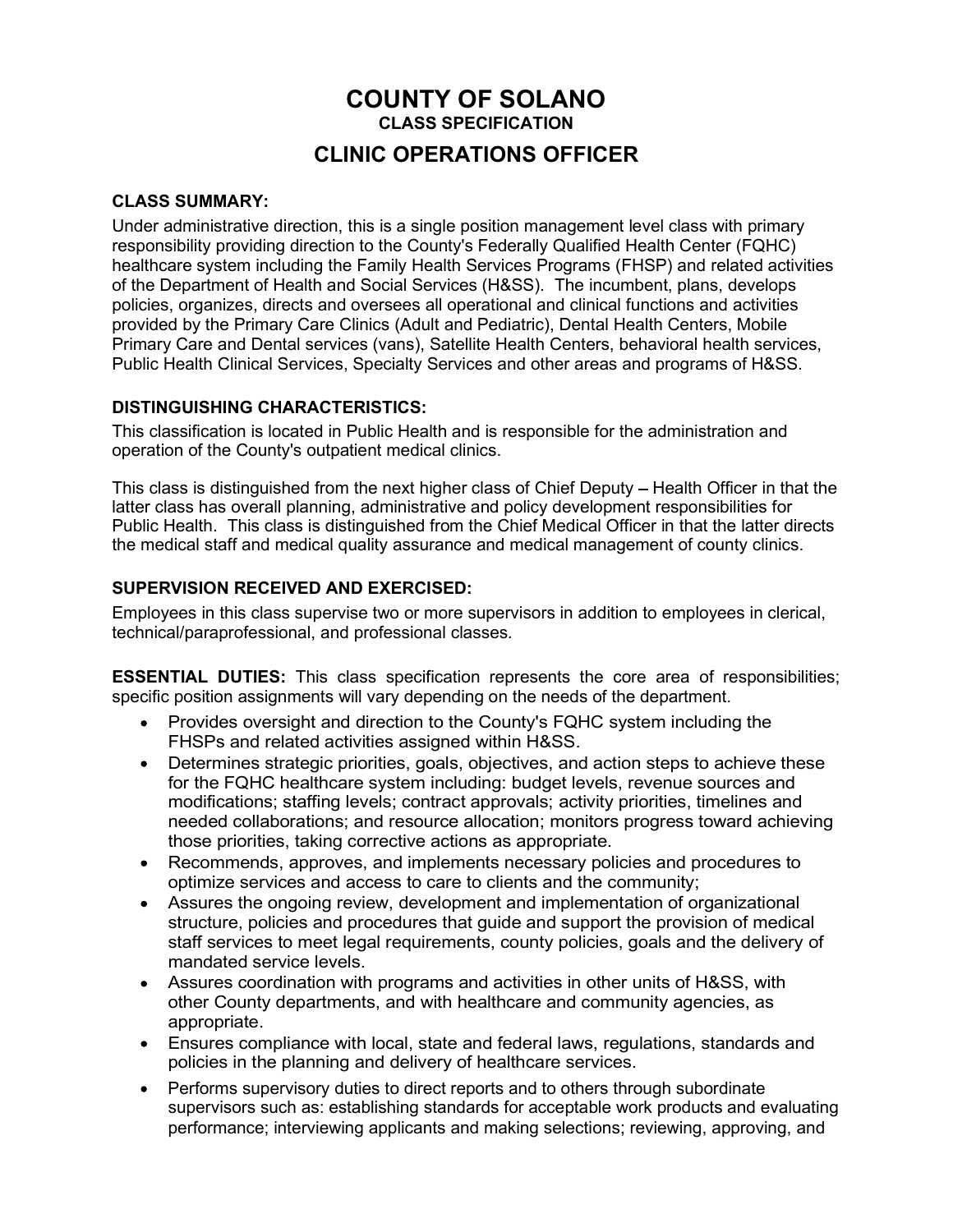implementing disciplinary actions and terminations; assigning work and planning and scheduling staff's work activities and deadlines; reviewing work and recognizing employees' work efforts and accomplishments; providing career development mentoring and recommending training and career development opportunities; ensuring that employees are properly trained; reviewing and approving timesheets and requests for leave; and supporting and ensuring compliance with County and Department policies and procedures including those related to equal opportunity and to safety.

- Meets with and/or addresses clients, Solano County residents, County Supervisors, healthcare and service providers, healthcare organizations, community-based agencies and organizations and the media, as needed and appropriate.
- Provides leadership and oversight for the implementation of Affordable Care Act and other key healthcare reform initiative into service delivery operations.
- Reviews, monitors and interprets proposed legislation and changes in laws and regulations; and assures administrative compliance with applicable federal and state laws and regulations.
- Serves on a variety of committees and task forces; attends meetings and makes presentations as required.
- Prepares a variety of correspondence, narrative and statistical reports, information for the Board of Supervisors, program documentation, policies, procedures and other written materials.
- Uses approaches in alignment with the County and Health and Social Services Department to maintain morale, ensure paths of professional progress, and maximize opportunities for retention and promotion to build and retain a workforce that meets the high standards of the Department and the complex needs of the public.
- Negotiates, initiates, manages, and oversees contracts with an emphasis on early identification of fiscal and programmatic integrity issues and provider/contractor adequacy.
- Establishes and maintains effective working relationships with various County officials to include members of the Board of Supervisors, with managers and supervisors within the Department, and with other County departments to ensure efficient, effective and legally compliant delivery of services to the public.
- Works with Health and Social Services Director and Assistant Director to promote the Department vision and mission and provides technical assistance to other Divisions and Departments.
- May be assigned additional managerial or administrative duties; may conduct special studies, convene committees or act on behalf of the Department Director; investigates and resolves issues of administrative concern.
- Performs other duties of similar nature or level as assigned.

### EDUCATION AND EXPERIENCE:

Education: Bachelor's degree in Healthcare Administration, Public Administration, Business Administration or equivalent field from an accredited college or university; Master's Degree in Healthcare Administration, Public Administration, Business Administration or equivalent field from an accredited college or university preferred.

### AND

Experience: Five years of progressively responsible professional administrative, management and supervisory experience in a healthcare organization or healthcare services agency.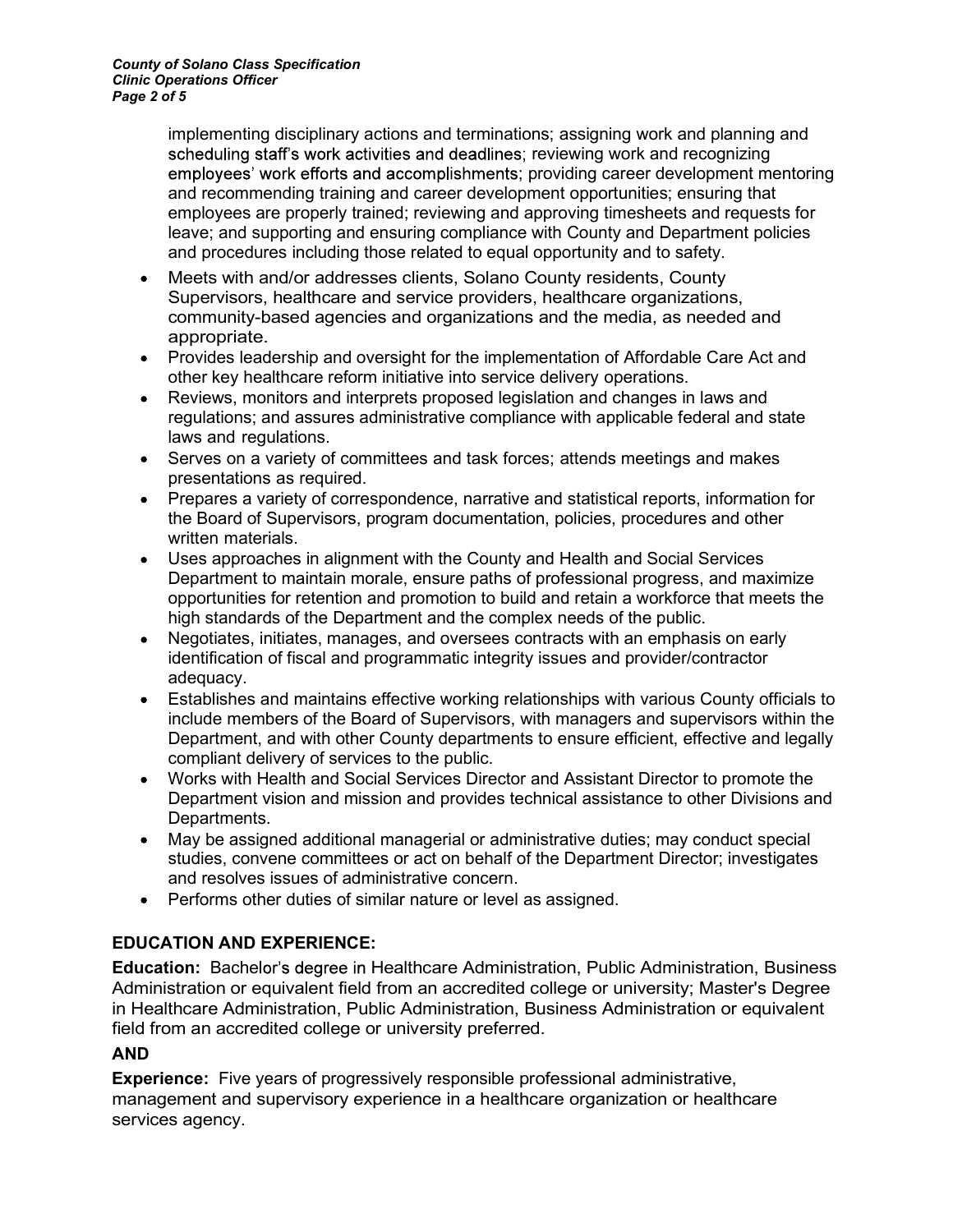# LICENSING, CERTIFICATION AND REGISTRATION REQUIREMENTS:

Applicants are required to possess a valid California Driver's License, Class C.

## REQUIRED KNOWLEDGE, SKILLS AND ABILITIES:

### Knowledge of:

- Principles and practices of healthcare administration and delivery and management of healthcare services, including FQHC clinic services.
- Standard and accepted principles of healthcare resource management.
- Standard and accepted principles and practices of supervision, leadership, motivation, team building, organization and conflict resolution.
- Federal, state and local laws and regulations governing delivery of healthcare services, including those relating to operation of FQHCs.
- Concepts of health equity, the social determinants of health and adverse childhood experiences.
- Principles and practices of medical clinic administration including budgeting, business office and billing procedures.
- Federal, state, and private sources of clinic revenues and funding sources.
- Interrelationships of service among local, public and private medical care service providers.
- Public sector rules, regulations, policies, economic and social trends that may affect the organization.
- Evidence-based best practices, peer-provided services, professional program, and service delivery standards.
- Current trends in public health care administration and service delivery.
- Methods and techniques of professional networking and interagency liaison.
- Public information dissemination techniques
- Computer applications and equipment related to work.

### Skill and/or Ability to:

- Plan, organize, and implement direct comprehensive public health services within professional standards, legal requirements, and financial constraints.
- Evaluate and define community public health needs and assist in developing costeffective proposals to address those needs both locally and regionally.
- Work with various culturally and ethnically diverse individuals and groups in a tactful, respectful and effective manner.
- Analyze administrative and fiscal problems and make appropriate recommendations; help develop and monitor budgets.
- Analyze problems and data to identify alternative solutions, project consequences of proposed actions and implement recommendations in support of goals.
- Understand, research, interpret and explain laws, regulations and policies governing public health program operations.
- Supervise the work of others engaged in the delivery of medical health services and administrative activity.
- Develop goals and objectives and evaluate program effectiveness.
- Make decisions and independent judgments; project consequences of decisions; meet critical deadlines.
- Determine the appropriate course of action in emergency or stressful situations.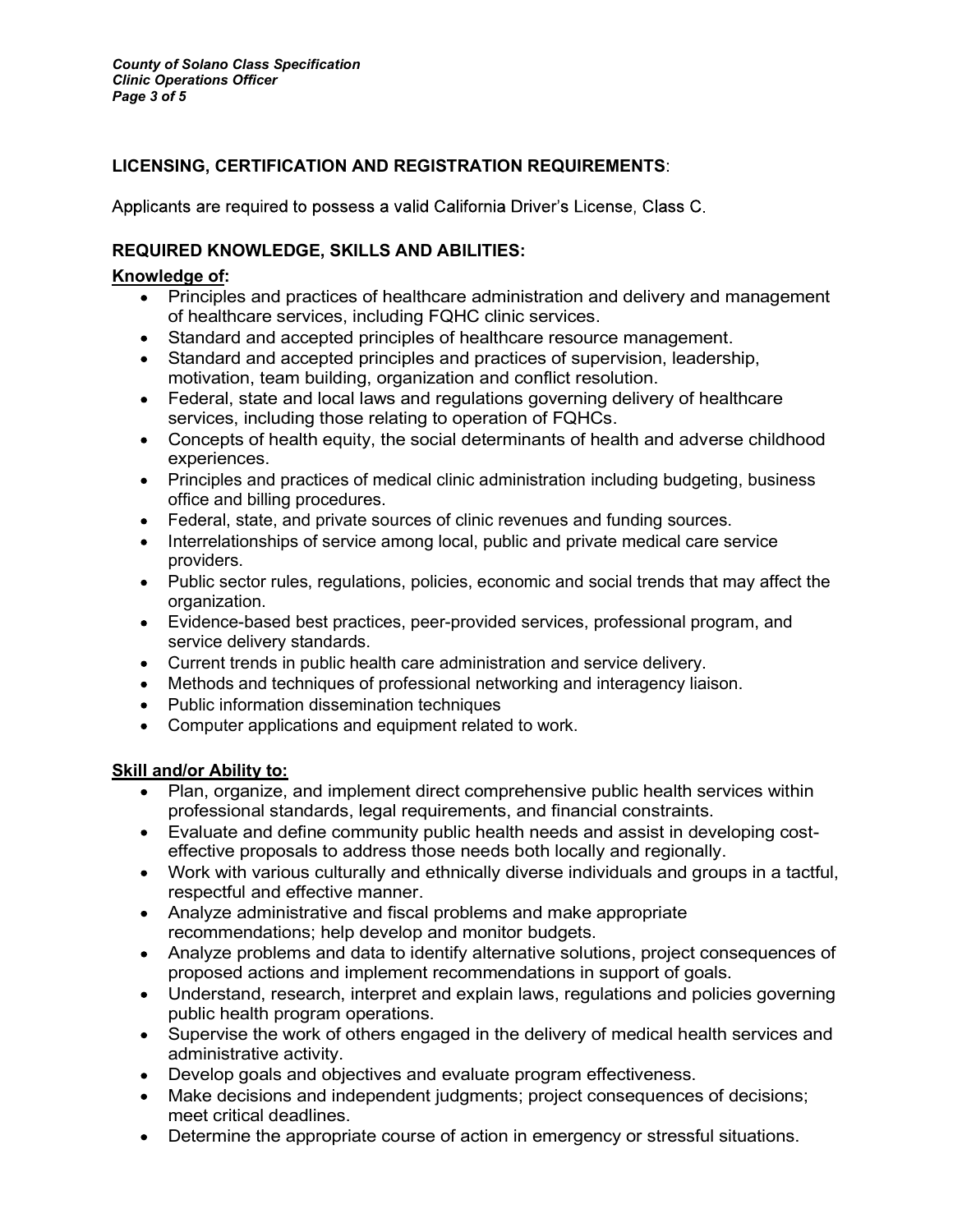County of Solano Class Specification Clinic Operations Officer Page 4 of 5

- Understand program objectives in relation to departmental goals and procedures.
- Secure cooperation and teamwork among professional and/or support staff.
- Coordinate and integrate various program components into a cohesive and effective service delivery system.
- Conduct liaison and community relations activities.
- Establish and maintain cooperative working relationships.
- Communicate effectively both verbally and in writing.
- Work with various cultural and ethnic individuals and groups in a tactful and effective manner.
- Understand and work with consumer advocacy and patient advocacy groups and policy platforms.

#### PHYSICAL REQUIREMENTS :

- Mobility and Dexterity: Positions in this class typically require stooping, kneeling, reaching, occasional standing, occasional walking, pushing, pulling, fingering, grasping, feeling (i.e. sense of touch), and repetitive motion.
- Lifting, Carrying, Pushing and Pulling: Employees in this class exert up to 10 pounds of force occasionally and/or a negligible amount of force frequently or constantly to lift, carry, push, pull or otherwise move objects.
- Vision: Positions in this class require the employee to have close visual acuity, with or without correction, to prepare and analyze data and figures, transcribe, view a computer screen, read, etc. **AND,** Positions in this class also requires employees to have depth perception in order to operate a motor vehicle.
- Hearing/Talking: Positions in this class require the employee to perceive the nature of sounds at normal speaking levels with or without correction and have the ability to receive detailed information through oral communication. Positions in this class require the employee to express or exchange ideas by means of the spoken word.

### WORKING CONDITIONS:

Office Work: Employees in this class will most often be working in an office setting.

### OTHER REQUIREMENTS:

- Background Checks: The County may conduct a background check and a reference check on candidates prior to appointment to a position within this class. The background check may include the State of California Department of Justice, the Federal Bureau of Investigation (FBI), the Child Abuse Central Index (CACI), and criminal checks in any City/County where the applicant has lived, worked or gone to school.
- Independent Travel: Incumbents may be required to travel independently, for example, to perform work at other work sites, to attend meetings with other County employees, to attend meetings with community organizations, etc.
- Hours of Work: Incumbents may be required to work weekends, holidays, irregular hours, on-call, and after normal business hours.
- Child Abuse Reporting: Selectees for employment must, as a condition of employment, sign a statement agreeing to comply with Sections 11165.7 and 11166 of the California Penal Code relating to child abuse reporting.